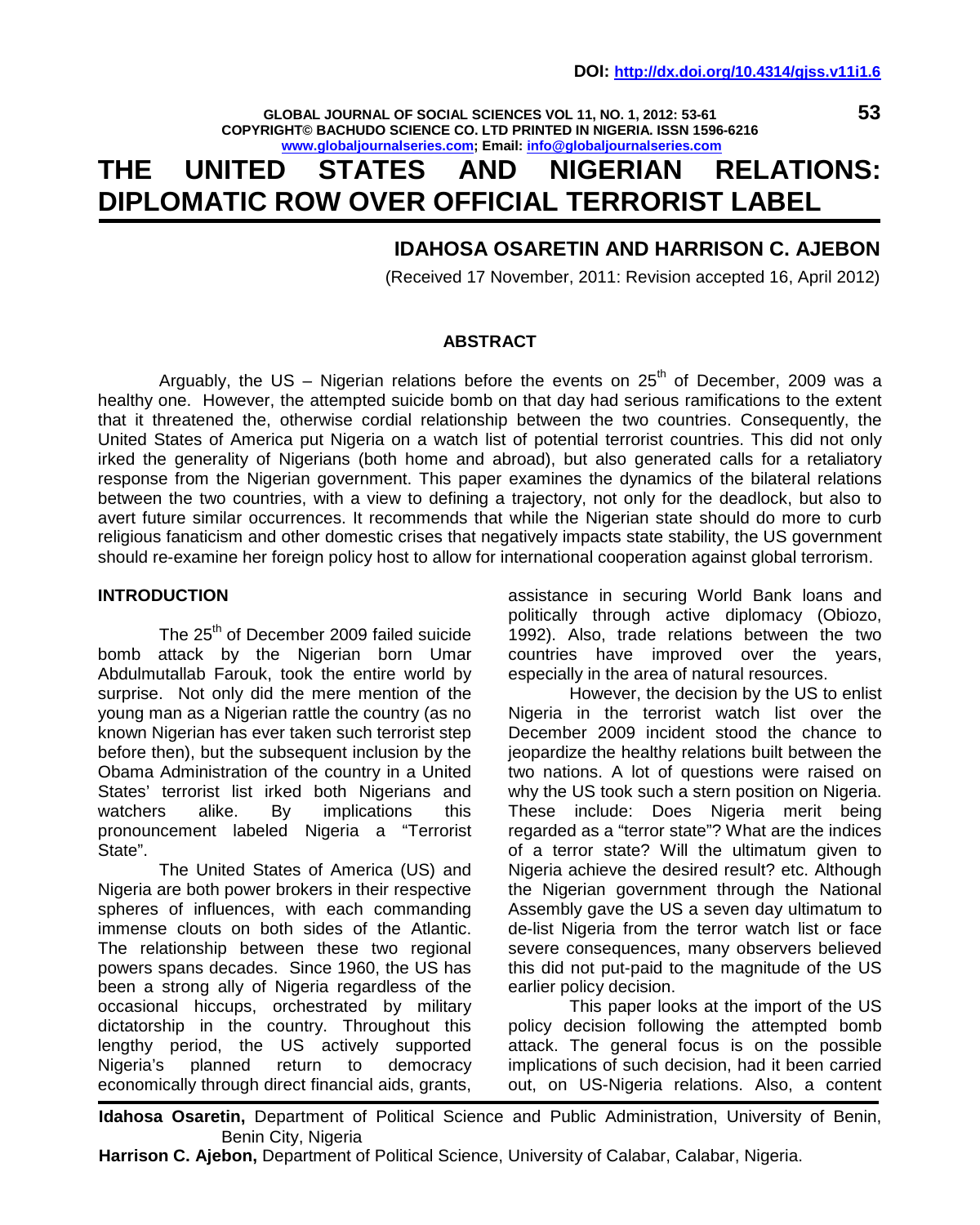analysis of the cumulative responses of Nigerian following the near-rupture of bilateral relations between the two countries formed the basis of methodological inquiry in this paper. This was supported by data collected from archival materials used therein. Lessons drawn from this scenario could guide future relations between the two countries. The paper is drawn into the following sections: Introduction, theoretical perspectives, an analysis of US-Nigerian relations beyond the controversy over the terror list, the way forward and a concluding note that includes future pathways for healthy relations between them.

## **Theoretical Perspectives on US-Nigerian Relations**

One of the defining factors in inter-state relations centres on national interest. It helps a nation to maintain or increase its power and prestige. National interest is the predominant concept in foreign policy and international relations. It is the sum total of all national values; that is, the general and continuing ends for which a nation acts. It is thus characterized by its non specific nature; by a degree of continuing and its connection with political action.

National interests articulate the aspirations of a state and can be used operationally in application to the actual policies and programmes pursued. Also, it can be used polemically in political arguments to explain, rationalize or criticize a state's action. This point finds adequate expression in the definition put forward by Adeniran, who postulates thus:

When statesmen and bureaucrats --- act in their national interest --- they take actions on issues that would improve the political situation, the economic wellbeing, the health and culture of the people as well as their political survival. They are being urged to take action that will improve the lot of the people rather than pursue policies that will subject the people to domination by other countries --- policies which are likely to make them unable to stand among other nations (Adeniran, 1983:191)

The above position clearly establishes a linkage between foreign policy and national interest of a state. Thus, Wolfer posits that; ---the makers of national policies often rise above narrow and sectional economic interest to focus their attention on the more inclusive interests of the whole nation (Wolfer, 1962:23).

Given these explanations of the concept of national interest, it is possible to make the following deductions. Firstly that every state has its foreign policy which is a set of objectives or goals that it must aspire to promote vis-à-vis the objectives of other members of the international community. Second, that the foreign policy of any state must be seen to reflect such identifiable goals. Third, that national interest must and should be directed towards the achievement of goals that would benefit the entire nation. Finally, that national interest can be perverted. Perversion could take several forms such as when the decision makers try to enhance the economic interests of a section of the society because of existing primordial or partisan relationship. The leadership of a country can also manipulate the national interest to suit itself and its supporters to the detriment of the nation-state at large.

Often, nations are seen not to have permanent friends or foes in the international system but permanent interests. Frankel (1964), argues that the notion of national interest is based upon the values of the national community, values which can be regarded as the products of its culture, and as the expression of its sense of cohesion, values which define for men what they believe to be right or just. The relationship between these values is intrinsic and constitutes the focal point of any nation's actions and reactions in the international community.

All statesmen are governed by their respective national interests. This, however, does not connote that they can never agree on anything. On the contrary, they do, but only on the basis of their conception of their respective national interests. Co-operation is conditioned by the existence of a reasonably stable international order within which the actions of other states are predictable and therefore foreign policy possible. From here stem the interests of all states in the international system; again according to their national advantage. If they find this order congenial, they support it and if necessary, defend it; if uncongenially they endeavour to alter it accordingly.

Based on the above analysis, it is clear that the theory of national interest of states appropriately explains the nature of US–Nigeria relations. At this bilateral level, the US has often dictated the direction and pace of events that characterized the relationship based on her national interest (Volman, 2003). This is not surprising though, given the comparative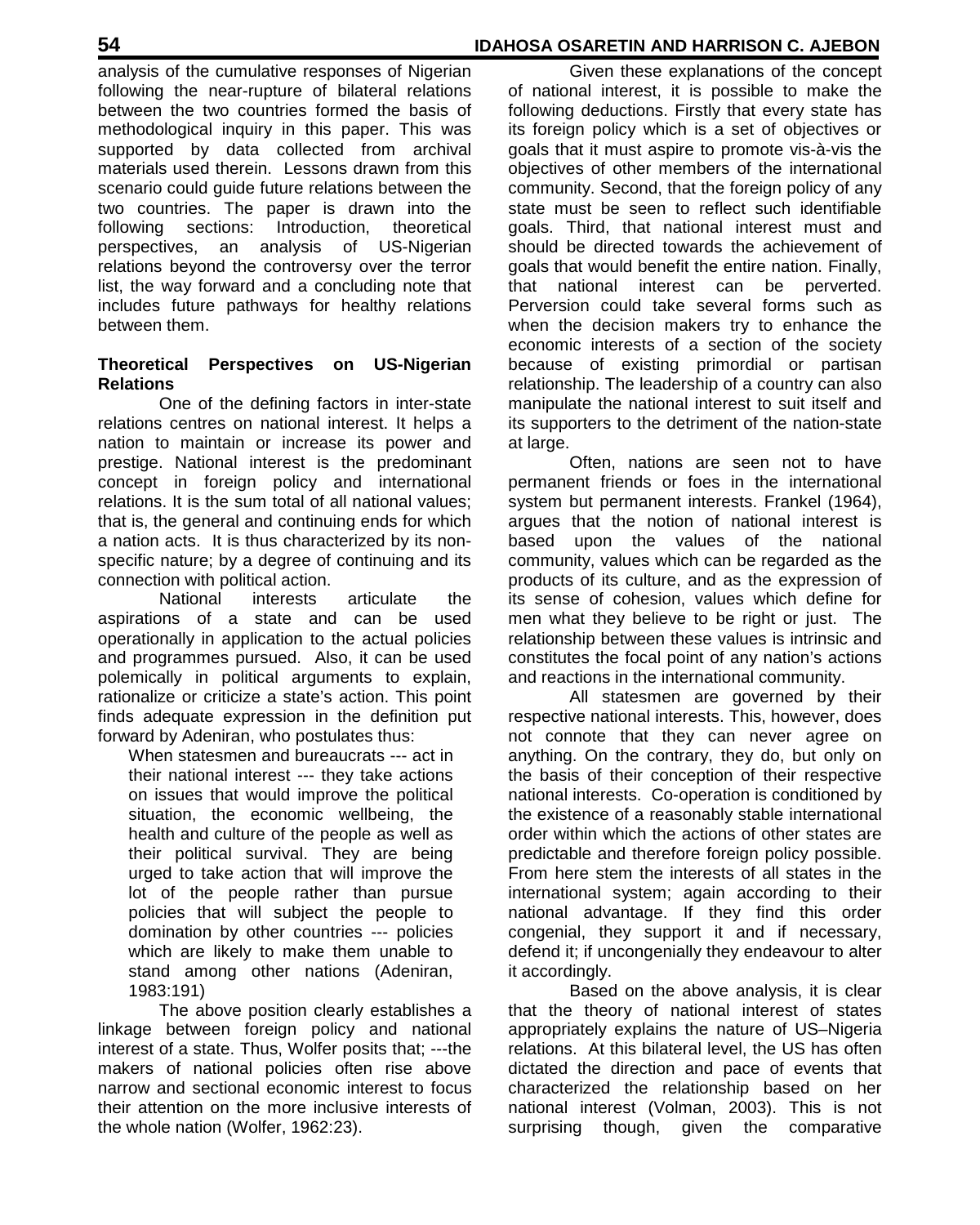advantage she has over Nigeria in terms of political, economic and military might. Nonetheless, both nations have benefited immensely from the relationship. This possibly explains why the US decision provoked a monumental response from Nigeria to the extent that some Nigerians called for retaliatory measures (Daily Trust, 2010).

## **An Analysis of US-Nigerian Relations**

Historically, the relationship between the US and Nigeria commenced on proper footing after the latter's sovereign status from Britain in 1960. At that time, there was the conscious belief in the similarity of the two countries leadership role in their respective continents (Amoa, 2011). As a result, Nigeria was offered a long-term development aid of \$25 million by Kennedy Administration (Sanderson, 1974).

The relations between the two countries was mutually beneficial and seen as such for more than a decade, through slight disruption was noticed during the fall of the Balewa Administration, followed shortly by a 30 months civil war. During the war, the US took a relatively neutral position and all her efforts were restricted to humanitarian concerns of giving relief supplies to civilian victims of the war (David, 2009). This was also a period when the US involvement in the continent was dictated by Cold War considerations. It was clear that the question of Communist in filtration into Nigeria was a remote possibility which kept the US involvement in the war to its barest minimum. This consequently resulted is some changes in US-Nigerian relations and the Gowon Regime started scouting for other friends in the communist bloc, as opposed to the earlier over reliance on the West, arrow-headed by the US (Art, 2003).

Thus, there arose uneasiness in the friendship that existed between the two countries. On the part of the US, this was occasioned by the coming of the military to power in Nigeria; a situation considered as an anomaly by the former (Gebe, 2010). Due to their abhorrence of military rule, the US upheld that soldier in politics could only be tolerated but never loved or trusted as they were highly authoritarian, sometimes irrational, and openly acted in defiance of democratic norms. This became the cause of strain and mistrust that was eventually entrenched in the relations between the countries. (Obiozor, 1992).

On her part, Nigeria's military regimes have continuously claimed to be nationalist and hence expressed disgust at the attempts of the

US to influence political events of the country so as to guarantee the protection of the latter's national interest, as well as investments in Nigeria (Idonor, 2007). The realities of economic interdependence are the only moderating consideration that has underpinned the relations over time, in such a manner that the two nations were always quick to arrive at compromises, whenever any issue openly threatened their relations (Lee, 2006).

Since leadership in Nigeria has been dominated by the military since independence, what obtains is that the US had to relate with her from the perspective of a minor in the scheme of inter-state relations (Joseph, 1991). Here, oil from Nigeria became vital to the American economic interests, while her population size and strategic location constitute one of the most profitable markets and investment opportunities on the continent. This is partly responsible for the tolerant mood that the US has bestowed on Nigeria all along. Obviously, the demands of the US economic (national) interest would not allow her to openly denounce and disregard Nigeria and the latter's various military governments, irrespective of how under-democratic such regimes were (Lake, Whiteman, Lyman and Stephen, 2005).

The relations between Nigeria and the United States came under great strain during General Abacha's regime which started in 1993. The spate of international condemnation of the regime made. General Abacha goes on the defensive claiming that it was in protection of Nigeria's national interest. The embattled General had equally argued that the annulment of the June 12, 1993 presidential election was committed by his predecessor and that the Interim National Government he overthrew in November of the same year had proven weak and incapable of arresting the drift towards chaos and insecurity in the country (Atoyebi, 2003).

In spite of the facts that these claims lacked merits on account of the General's prominence in the regimes that came before his, it would have been expected that he would try to arrive at a workable compromise with other principle states in the international system. Instead, he chose to further antagonize them, especially the US by perpetrating acts of tyranny as in the incarceration of the acclaimed winner of the June 12, 1993 presidential election, the brutal hanging of the nine Ogoni minority rights activists, the jailing of alleged coup plotter and the repressive attacks launched against human rights groups and pro-democracy associations in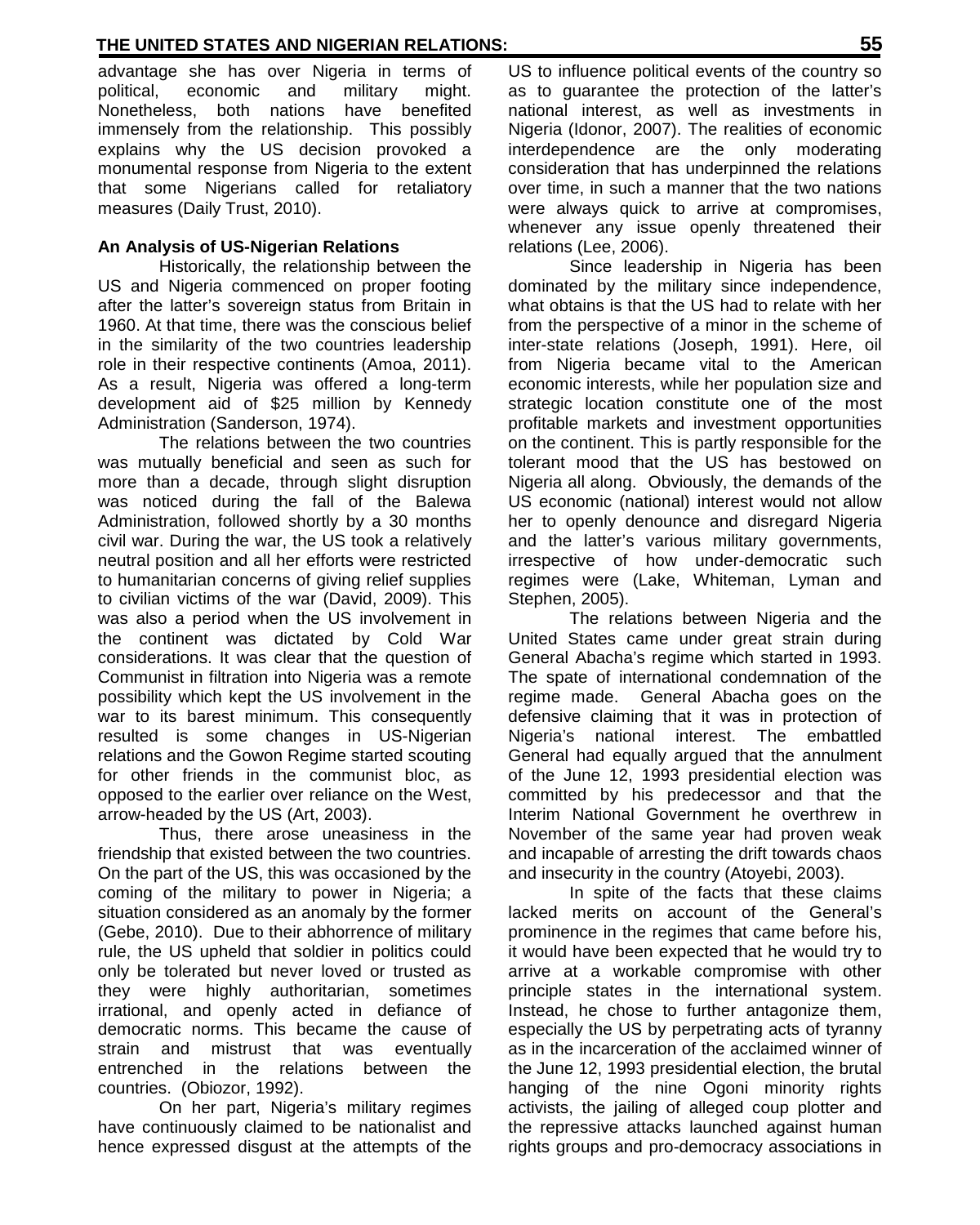the country (Maduagwu, 2006). The later acts greatly exacerbated the growing strains in Nigeria–Us relations to the extent that the US had to impose unilateral sanctions on her while simultaneously canvassing her allies on the US was leading her allies with the intention to re-Europeans continent to do same. The departure from her traditional friends in the international community led to severe reverberations in the entire spectrum of Nigeria's socio-economic and political life (Imobighe, 2001).

On the economic front, the country experienced severe hardship, as international financial institutions such as International Monetary Fund (IMF), the World Bank (WB), the London and Paris Clubs either suspended negotiated loans for development assistance or bluntly refused to review Nigeria's debt burdens so as to grant her relief (Caratono and Gardiner, 2003) also, certain categories of military technology earlier received from the US were suspended (Cesarz, Morrison and Cooke, 2003). The US had a big say in both financial institutions named above and in the policy directions of the other European allies that Nigeria related with. Besides, the diplomatic isolation imposed on Nigeria robbed her of serious political leverage in the international community. One of such related developments was the suspension from the Commonwealth of Nations along with its attendant privileges; another was the loss of popularity in the United Nations (UN) where Nigeria had been making a strong bid for membership of the Security Council (Douglas,

Kennedy and Okonta, 2003).

In response to these developments, the Nigerian government sought to ride the storm by sheer bravado and propaganda, claiming that the colonize the country  $(O'$  Brien, 2003). She claimed that the US action of de-certifying Nigeria as a major out post for the narcotics trade, the ban on direct flights from Nigeria to US, the stringent immigration procedures instituted against Nigerians and the attempt to get the UN pass a resolution against the country on account of alleged human rights abuses, were all blackmail tactics intended by the US to isolate Nigeria in the international community. The Nigerian government also became very vocal in telling any interested observer that what was happening in the country was within the domain of her internal affairs and as such, did not warrant undue external interference (Obi, 2004). The foregoing presaged the emergence of the Fourth Republic in Nigeria; a dispensation where conscious efforts were made to launder the country's image abroad. Thus, official contacts were made to normalize relations with the US. Trade movements between the two countries since the turn of the millennium, indicated in tables 1 and 2 reflect a growing diplomatic relationship. This means that the US remains a principal trading partner with Nigeria. As such, both countries would not tolerate any form of disruption in their economic ties.

|                             |            |            | ⊺able 1      |              |                  |      |      |      |  |
|-----------------------------|------------|------------|--------------|--------------|------------------|------|------|------|--|
|                             |            |            |              |              | % Share of Total |      |      |      |  |
| Country                     | 2002       | 2003       | 2004         | 2005         | 2002             | 2003 | 2004 | 2005 |  |
| <b>Industrial Countries</b> | 866,631.46 | 926,527.14 | 987,567.77   | 1,192,782.54 | 63.5             | 54.0 | 55.3 | 57.0 |  |
| United States of America    | 408,925.01 | 200,610.59 | 258,589.95   | 418,520.54   | 30.0             | 11.7 | 14.5 | 20.0 |  |
| Japan                       | 35,314.63  | 68,136.74  | 64.368.17    | 355,742.46   | 26               | 4.0  | 3.6  | 17.0 |  |
| France                      | 74,038.29  | 84,189.11  | 167,676.05   | 104,630.13   | 5.4              | 4.9  | 9.4  | 5.0  |  |
| Germany                     | 99,515.39  | 117,577.28 | 111,718.41   | 73,241.09    | 7.3              | 6.9  | 6.3  | 3.5  |  |
| Italy                       | 52,807.84  | 91.221.47  | 111,554.80   | 62,778,08    | 3.9              | 5.3  | 6.2  | 3.0  |  |
| <b>Netherlands</b>          | 80.112.68  | 137,324.77 | 132,828.87   | 94.167.12    | 5.9              | 8.0  | 7.4  | 4.5  |  |
| United Kingdom              | 115,917.62 | 227.467.18 | 140,831.52   | 83.704.11    | 8.5              | 13.3 | 7.9  | 4.0  |  |
| <b>Africa</b>               | 49,065.55  | 113,682.05 | 113, 163. 76 | 138,111.78   | 3.6              | 6.6  | 6.3  | 6.6  |  |
| Cote d'Ivoire               | 6,098.54   | 10,836.24  | 16,447.18    | 20,926.03    | 0.4              | 0.6  | 0.9  | 1.0  |  |
| Ghana                       | 4.989.72   | 7.880.90   | 10,011.33    | 10.463.01    | 0.4              | 0.5  | 0.6  | 0.5  |  |
| Niger                       |            |            |              |              | 0.0              | 0.0  | 0.0  | 0.0  |  |
| South Africa                | 37,977.29  | 94,964.90  | 86,705.25    | 106,722.74   | 2.8              | 5.5  | 4.9  | 5.1  |  |
| Asia (excluding Japan)      | 343,712.04 | 476,728.22 | 453,940.10   | 573,373.14   | 25.2             | 27.8 | 25.4 | 27.4 |  |

## **Non – Oil Imports by Country of Origin (Naira Million) Table 1**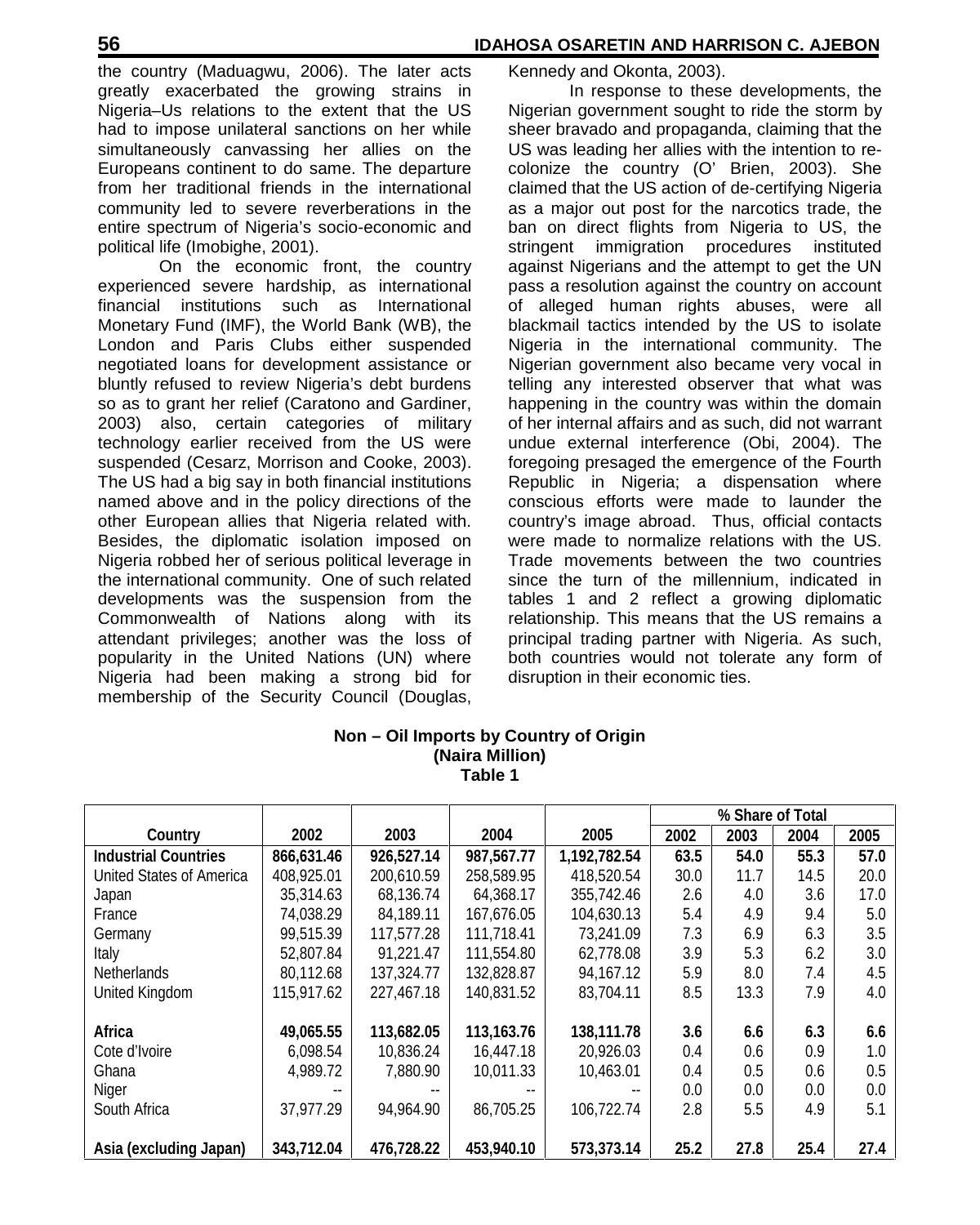| China, P.R.   | 93,733.23  | 178,719.14  | 187,307.16 | 251, 112.32  | 6.9   | 10.4    | 10.5  | 12.0  |
|---------------|------------|-------------|------------|--------------|-------|---------|-------|-------|
| Hong Kong     | 19.502.73  | 25,483,69   | 13.634.92  | 20,926,03    | 1.4   | $1.5\,$ | 0.8   | 1.0   |
| India         | 76.786.21  | 121.365.93  | 94,928.84  | 125,556,16   | 5.6   | 7.1     | 5.3   | 6.0   |
| Indonesia     | 30,482.59  | 33,338.38   | 18,194.80  | 41,852.05    | 2.2   | 1.9     | 1.0   | 2.0   |
| Korea         | 33, 126.18 | 68,760.89   | 71,867.04  | 73,241.09    | 2.4   | 4.0     | 4.0   | 3.5   |
| Singapore     | 44.245.42  | 8.990.88    | 12.981.13  | 8.370.41     | 3.2   | 0.5     | 0.7   | 0.4   |
| Thailand      | 45.844.68  | 40.069.29   | 55.026.21  | 52,315,07    | 3.4   | 2.3     | 3.1   | 25    |
|               |            |             |            |              |       |         |       |       |
| <b>Others</b> | 104,447.71 | 198,671.76  | 232,263.26 | 188,334.24   | 7.7   | 11.6    | 13.0  | 9.0   |
| Russia        | 34.512.21  | 73,095,39   | 79,375.53  | 62.778.08    | 2.5   | 4.3     | 4.4   | 3.0   |
| <b>Turkey</b> | 10,118.04  | 11,427.31   | 21,095.30  | 14,648.22    | 0.7   | 0.7     | 1.2   | 0.7   |
| Ukraine       | 5,266.92   | 31,917.66   | 40,402.86  | 27,203,84    | 0.4   | 1.9     | 23    | 1.3   |
| <b>Brazil</b> | 54,550,54  | 82.231.39   | 91,389.57  | 83.704.11    | 4.0   | 4.8     | 5.1   | 4.0   |
| <b>Total</b>  | 1,363,865. | 1,715,609.1 | 1,786,934. | 2.092,602.70 | 100.0 | 100.0   | 100.0 | 100.0 |
|               | 76         | 7           | 89         |              |       |         |       |       |
|               |            |             |            |              |       |         |       |       |
|               |            |             |            |              |       |         |       |       |

# **1/ Revised**

**2/ Provisional Sources:** Compiled from monthly returns on Crude Oil Exports by NNPC and Crude Oil Mining and Prospecting Co (Central Bank of Nigeria, 2005).

## **Direction of Oil Exports Table 2**

|                       | <b>Quantity (Thousand Barrels)</b> |            |           |           |           | Value (N' Million) |           |             |             |             |  |
|-----------------------|------------------------------------|------------|-----------|-----------|-----------|--------------------|-----------|-------------|-------------|-------------|--|
| <b>Region/Country</b> | 2001                               | 2002       | 2003      | 20041/    | 20052/    | 2001               | 2002      | 2003        | 20041/      | 20052/      |  |
| <b>North America</b>  | 321,797.8                          | 240,642.7  | 329,233.1 | 408,856.1 | 427,318.5 | 758,995.0          | 600,373.9 | 1,236,018.5 | 2,086,689.1 | 3,167,959.8 |  |
| Canada                | 12,782.7                           | 10,473.0   | 25.059.8  | 27,150.8  | 39,737.4  | 30,149.4           | 26,128.8  | 94,080.4    | 138,570.2   | 299,772.4   |  |
| U.S.A.                | 309,015.1                          | 230, 169.7 | 304,173.3 | 381,705.3 | 387,581.0 | 728,845.6          | 574,245.0 | 1,141,938.0 | 1,948,118.9 | 2,868,187.4 |  |
|                       |                                    |            |           |           |           |                    |           |             |             |             |  |
| South America         | 56.421.7                           | 48.484.1   | 64.939.8  | 103.625.9 | 52,287.7  | 133,076.7          | 120,961.7 | 243.799.1   | 528,878.1   | 394,449.7   |  |
| Argentina             | 2,413.7                            | 1,315.0    | 1,265.0   | 399.0     | 0.0       | 5,693.0            | 3,280.7   | 4,749.3     | 2,036.6     | 0.0         |  |
| <b>Brazil</b>         | 44,448.1                           | 38,492.3   | 55,015.1  | 88,458.9  | 29,247.0  | 104,835.7          | 96,033.5  | 206,539.6   | 451,469.7   | 220,634.4   |  |
| Uruguay               | 1,230.4                            | 0.0        | 948.1     | 3,899.3   | 14,695.1  | 2,902.0            | 0.0       | 3,559.5     | 19,900.8    | 110,857.0   |  |
| Chile                 | 5,472.9                            | 5,783.5    | 2,945.8   | 9,024.5   | 3,856.4   | 12,908.5           | 14,429.2  | 11,059.3    | 46,058.6    | 29,092.4    |  |
| Peru                  | 919.6                              | 996.7      | 3,856.3   | 996.9     | 1,948.0   | 2.169.1            | 2,486.6   | 14,477.4    | 5,088.0     | 14,695.7    |  |
| Venezuela             | 950.1                              | 0.0        | 0.0       | 0.0       | 958.9     | 2,241.0            | 0.0       | 0.0         | 0.0         | 7,234.0     |  |
| Mexico                | 0.0                                | 948.7      | 0.0       | 0.0       | 0.0       | 0.0                | 2,366.9   | 0.0         | 0.0         | 0.0         |  |
| New Zealand           | 986.8                              | 947.9      | 909.4     | 847.3     | 1,582.2   | 2,327.4            | 2,364.9   | 3,414.1     | 4,324.2     | 11,936.1    |  |
| Virgin Island         |                                    |            |           |           |           |                    |           |             |             |             |  |
| Europe                | 203,561.0                          | 151,716.4  | 174,609.6 | 114,130.2 | 146,760.0 | 480,120.5          | 378,513.8 | 655,525.3   | 582.489.1   | 1,107,132.6 |  |
| Germany               | 10.559.1                           | 14.019.8   | 17.126.0  | 1.435.4   | 6.682.9   | 24.904.8           | 34.977.6  | 64.295.0    | 7.326.0     | 50.414.6    |  |
| France                | 51,266.7                           | 41,189.5   | 43,215.1  | 25,967.4  | 31,083.3  | 120.918.0          | 102,762.7 | 162,239.6   | 132.530.6   | 234,487.4   |  |
| Italy                 | 35,532.5                           | 27,031.9   | 22,845.7  | 20,478.6  | 22,911.7  | 83,807.2           | 67,441.2  | 85,768.2    | 104,517.1   | 172,841.8   |  |
| <b>Netherlands</b>    | 14,982.7                           | 8,403.0    | 18,832.2  | 6,812.7   | 20,831.9  | 35.338.2           | 20,964.4  | 70,700.5    | 34.770.4    | 157, 152.2  |  |
| Portugal              | 20.272.3                           | 20,828.6   | 20,504.1  | 16,343.2  | 15,839.1  | 47.814.5           | 51,964.9  | 76,977.3    | 83,411.1    | 119,487.5   |  |
| Spain                 | 64.925.2                           | 40,243.7   | 50,179.8  | 41,243.6  | 42,278.7  | 153.133.0          | 100,403.0 | 188,386.7   | 210,496.0   | 318,943.6   |  |
| Sweden                | 5,073.6                            | 0.0        | 0.0       | 0.0       | 3,307.0   | 11,966.6           | 0.0       | 0.0         | 0.0         | 24,947.3    |  |
| United Kingdom        | 949.0                              | 0.0        | 955.5     | 1,849.2   | 3,825.4   | 2,238.2            | 0.0       | 3,587.2     | 9,437.8     | 28,858.2    |  |
| Switzerland           | 0.0                                | 0.0        | 951.1     | 0.0       | 0.0       | 0.0                | 0.0       | 3,570.8     | 0.0         | 0.0         |  |
| Asia & far East       | 144.023.8                          | 170,509.0  | 153,187.6 | 176.284.3 | 144.755.5 | 339,695.7          | 425,398.9 | 575.102.3   | 899.706.7   | 1,092,011.0 |  |
| Japan                 | 6,394.1                            | 23,975.5   | 31,030.9  | 31,166.4  | 15,409.9  | 15,081.2           | 59,816.0  | 116,497.4   | 159,064.8   | 116,249.5   |  |
| Singapore             | 1,103.3                            | 879.2      | 0.0       | 300.8     | 0.0       | 2,602.3            | 2,193.5   | 0.0         | 1,535.2     | 0.0         |  |
| India                 | 81,062.8                           | 86,026.9   | 79,469.4  | 92.422.2  | 94,453.1  | 191, 195.4         | 214,626.6 | 298,346.8   | 471.697.6   | 712,537.9   |  |
| Indonesia             | 34,409.3                           | 43,064.6   | 26,546.1  | 25,747.1  | 16,241.6  | 81,158.1           | 107,440.9 | 99,660.2    | 131,406.2   | 122,523.9   |  |
| Korea                 | 1,944.7                            | 1.899.3    | 3,155.2   | 10,672.7  | 9,382.0   | 4,586.8            | 4,738.5   | 11,845.3    | 54.470.8    | 70,776.3    |  |
| Taiwan                | 10,506.5                           | 7,555.1    | 8,640.6   | 7,222.6   | 0.0       | 24,780.7           | 18,849.0  | 32,438.9    | 36,861.9    | 0.0         |  |
| China                 | 7.614.7                            | 2,848.9    | 3,447.2   | 8,752.5   | 9,269.0   | 17,960.0           | 7,107.7   | 12,941.7    | 44,670.2    | 69,923.4    |  |
| Thailand              | 988.4                              | 4,259.4    | 0.0       | 0.0       | 0.0       | 2,331.2            | 10,626.7  | 0.0         | 0.0         | 0.0         |  |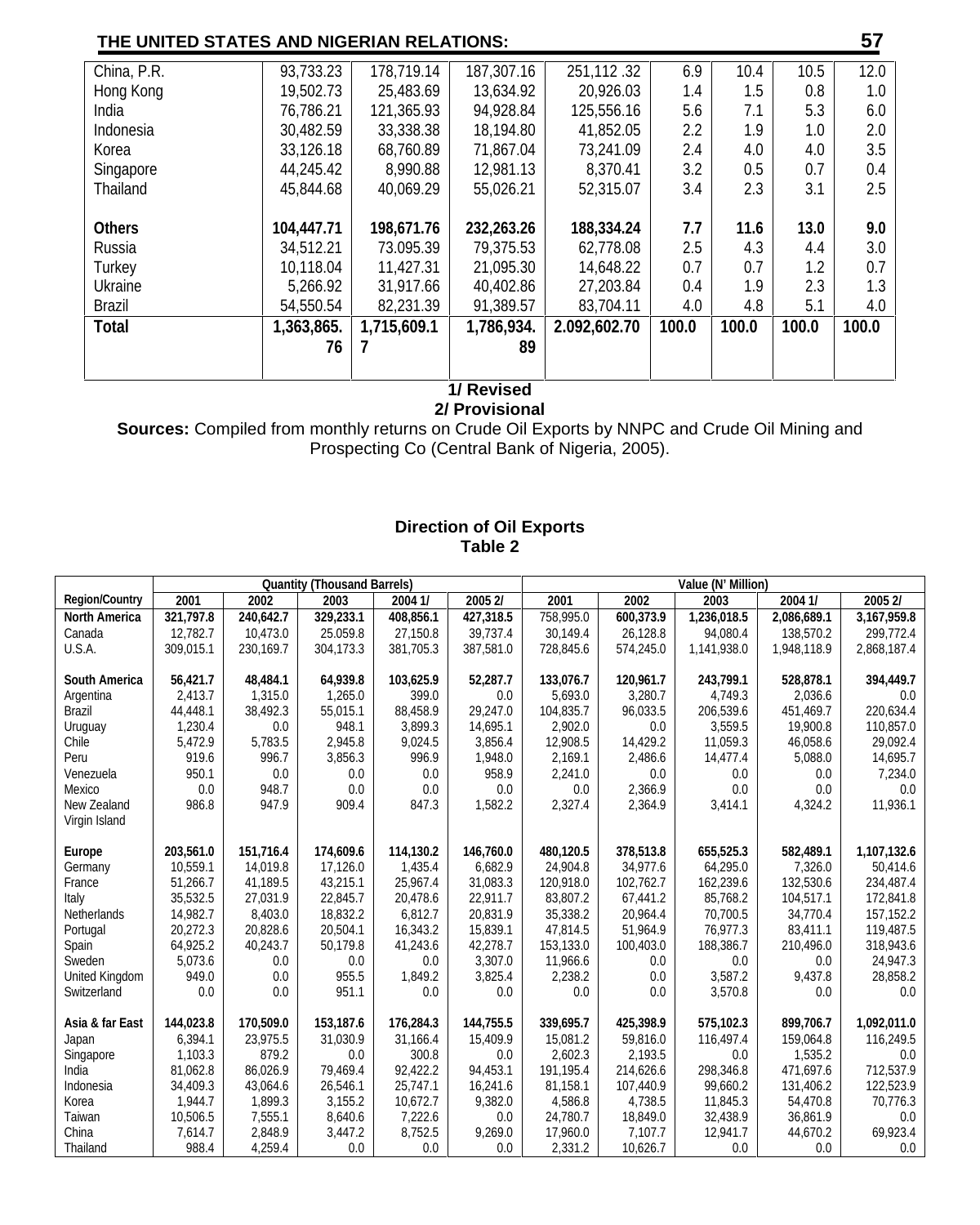## **58 IDAHOSA OSARETIN AND HARRISON C. AJEBON**

| Africa             | 54.289.4  | 51.974.4  |           |           |           |             |             |             |             |             |
|--------------------|-----------|-----------|-----------|-----------|-----------|-------------|-------------|-------------|-------------|-------------|
|                    |           |           |           |           |           |             |             |             |             |             |
|                    |           |           | 69.046.1  | 68.390.2  | 52,533.5  | 128,047.5   | 129,669.7   | 259.215.4   | 349,044.5   | 396,303.6   |
| Ghana              | 13.119.7  | 14.957.7  | 15,593.6  | 14.914.6  | 13,082.5  | 30,944.3    | 37,317.6    | 58,542.1    | 76,120.3    | 98,692.3    |
| <b>Ivory Coast</b> | 14.971.2  | 11,350.9  | 12,535.8  | 24.032.2  | 26.578.4  | 35,311.1    | 28,319.2    | 47,062.5    | 122,653.7   | 200,502.9   |
| Senegal            | 8,992.7   | 4,942.5   | 8,687.0   | 8.184.2   | 6.815.0   | 21.210.3    | 12,331.0    | 32,613.0    | 41.770.0    | 51,411.3    |
| Cameroon           | 5.774.6   | 4,733.7   | 10.121.7  | 10,595.0  | 0.0       | 13,620.1    | 11,810.1    | 37,999.3    | 54,074.1    | 0.0         |
| South Africa       | 9.777.2   | 15.989.5  | 22,108.0  | 9.618.3   | 6.057.6   | 23,060.5    | 39,891.8    | 82,998.5    | 49,089.3    | 45,697.2    |
| <b>Others</b>      | 1.654.0   | 0.0       | 0.0       | 1,045.7   | 0.0       | 3,901.1     | 0.0         | $0.0\,$     | 5.337.1     | 0.0         |
| <b>Grand Total</b> | 780,093.7 | 663,326.5 | 791.016.3 | 871.286.6 | 823,655.3 | 1,839,935.4 | 1,654,918.0 | 2.969,660.6 | 4.446.807.6 | 6,157,856.7 |
| 1/ Revised         |           |           |           |           |           |             |             |             |             |             |

## **2/ Provisional**

**Sources:** Compiled from monthly returns on Crude Oil Exports by NNPC and Crude Oil Mining and Prospecting Co (Central Bank of Nigeria, 2005).

#### **Beyond the Controversy over the Terror List**

The diplomatic row between Nigeria and the United States of America over the listing of Nigeria among the 14 terrorist countries generated a lot of ripples. The failed bombing attempt prompted US President Barack Obama to call for a sweeping review of the country's security procedures. Consequently, US Transportation Security Administration (TSA) imposed new security rules on passengers flying to the US. By this token, every individual flying into the US from anywhere in the world, traveling from or through nations that are classified as state sponsors of terrorism or other countries of interests, will be required to go through enhanced screening. (Ijediogo, 2010). The directive also calls for an increased use of enhanced screening technologies and mandated threat-based and random screening for passengers on US bound international flights.

While Cuba, Iran, Sudan and Syria are considered "State sponsors of terrorism" by the US Department of State, other nine countries including Nigeria are classified as "countries of interest" where terrorism and instability are problems. The implications of this measure are that Western countries would begin to exercise extra-caution in dealing with Nigerians traveling through or to them and foreign investors would be dissuaded as they would not want their reputation smeared in indulging with a country under a terror watch-list. Although opinions differ, some observers point to the incessant sectarian fundamentalist actions and activities that have become perennial in some parts of the country as the extant reason for the country's enlisting. Nigeria, no doubts has some past experiences of deadly religious uprising, such as the 1980s Matatsine sectarian attacks, Boko Haram insurgencies which started in 2009, 2010 Kala Kato crisis, and a near-permanent ethnosectarian clashes, amongst others. These religious strives may have attracted the attention of the US and prompted the decision to tag Nigeria a terrorist sponsoring state, especially when hundreds of people are killed on flimsy and baseless religious protests.

Indeed, there has been no concrete evidence; other than suspicion that al-Qaeda exists in Nigeria. Nevertheless it is always a strong argument that religious riots in which people are killed, sometimes slaughtered, amounts to terrorism. America regards Nigeria almost as a terrorist inclined state on account of this. The belief in Washington is that terrorism practiced locally has the potential someday to be practiced internationally. Since the 1983 when Matatsime struck, and leashed terror on a high scale on innocent citizens, sectarian strife has grown unfettered in Nigeria. The regularity of such strife, which usually starts on a flimsy or foolish excuse, has grown in magnitude.

After the 1987 incident that started in Kafanchan and spread to Kaduna, Zaria, Funtua, Malumfami, and Katsina, Nigerians expected the Federal Government to wade in to check the menace. As expected, the Babangida regime, tried to deal with the root cause, perhaps, as no other government since then had responded. Apart from setting up the Justice Donli Commission, it set up the Karibe White Tribunal that tried suspects and sent some to jail as the existing law permitted (Imhanlahimhin, 2000). That singular act dealt, a lasting blow, at least for some time, to religious fanaticism in the country. The only other incident, though on a much lower keel, during the period under review, involved some skirmishes in Kano and Katsina. Again, suspects were tried openly and sanctioned (Dike, 2003). Unfortunately, 10 years into civilian administration, no efforts have been made to seriously address religious crisis in the country.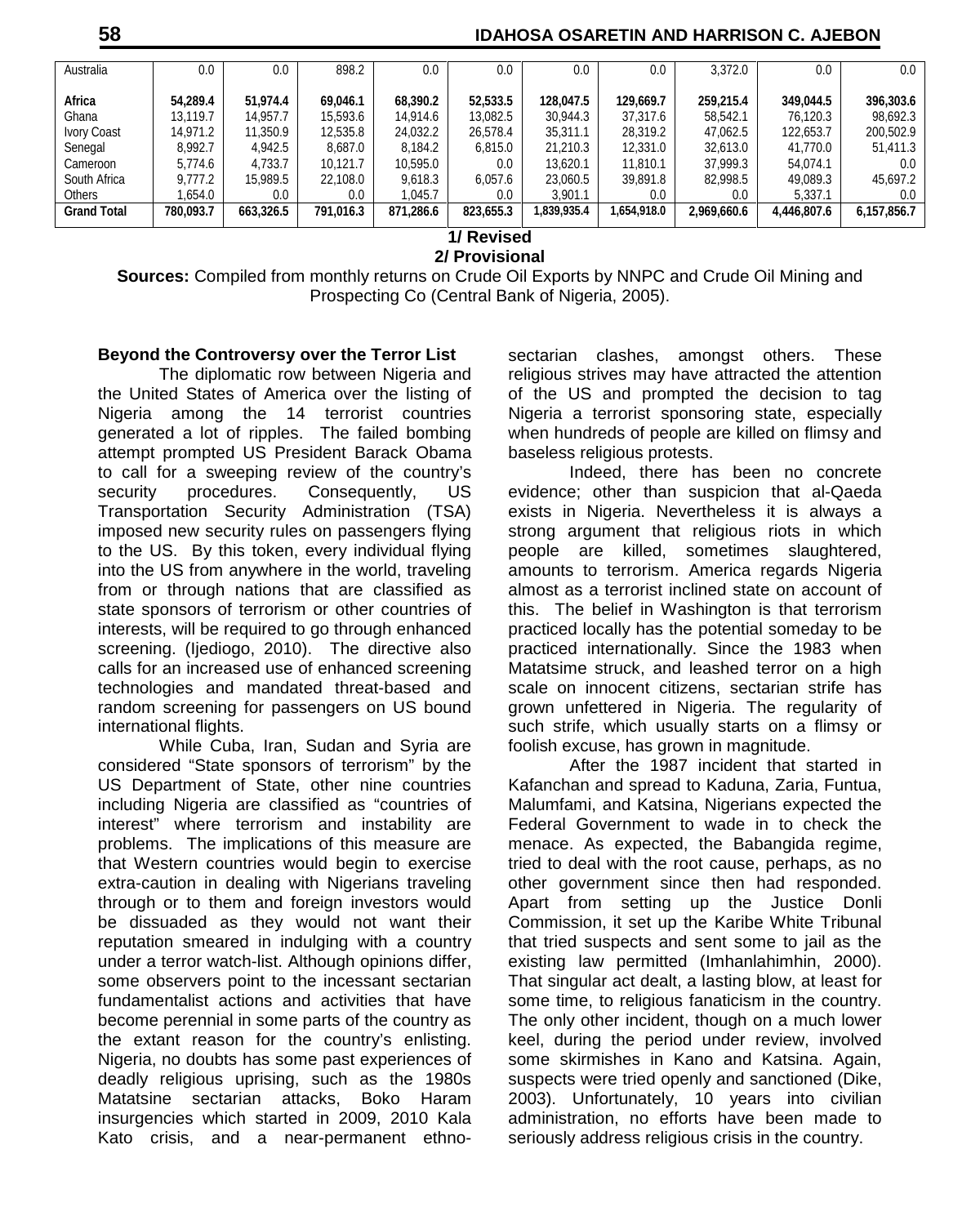As such, the incidents have grown in frequency and intensity and gravitates the nation towards a failing state. More so, it is alleged that the US government is unhappy with the way and manner the Nigerian government had handled past religious riots. This is particularly so, given the dimension of recent clashes, for which nobody is known to have been held culpable or punished, even when some names were mentioned as their sponsors.

#### **The Way Forward**

The US – Nigerian relations is a growing one. Given the efforts put in by both countries to allow subtle diplomacy to prevail on the issues surrounding the 'Terrorist label', it is obvious the two nations are more interested in collaborative approach to meeting global challenges than otherwise. Equally important is the fact that both America and Nigeria are beginning to work together in order to strengthen greater cooperation in intelligent sharing and application of intelligence data. According to BBC News (2011), US Homeland Security Secretary, Janet Napolitano promised American assistance to Nigeria in investigating the twin bomb blasts in Jos and Abuja in December 2009.

No doubt, Nigeria needs good governance. A government that would pilot the country through a straight course and address security lapses that give room for nursing internal religious fanaticism. Also, the Nigerian leadership should muster enough courage to deal decisively with the menace of religious crises in the country. To this effect, all previous attempts to address the issue should be overhauled and culprits brought to book. This would serve as deterrence to any would-be perpetrator of the dastardly act. Besides, a national legislation should be put in place to classify sectarian violence as a crime against the state (treason) and effectively implemented.

Today, global security is threatened by international terrorism. To mitigate its effects, nation-states should re-examine their foreign policy objectives. The pursuit of national interest, though still important, should be dovetailed into the quest for global peace. The high spate of terrorist activities all over the world should compel world leaders to examine state policies. A political solution is urgently needed to address the problem. Thus, the US government should look inwards to find a solution to its security problem. A starting point is to find out how America found itself in its precarious position. The US and indeed the international community

should know that the brand of terrorism championed by al-Qaeda has become a global phenomenon. In 2005, the European Strategies Intelligence and Security Centre released a statement by Claude Monique which predicted the future of global terrorism thus:

we are confronted with a new situation where diffuse and informal networks of young people who were born [trained] in Europe, who know it well and who have scores to settle, could serve as relay to more structured international organizations, or even try to head its own 'Jihad' to take revenge for the real or supposed humiliations felt by these young people (The Guardian, 2010:14).

It is a welcome development for countries (not only the US) to tighten their airport securities, there is however, the need for them to cooperative to ensure a safer world.

#### **CONCLUSION**

The impacts of the attempted suicide attack of an American Airline on the 25<sup>th</sup> of December, 2009 by a young Nigerian Umar Farouk Abdumuttallab on US – Nigerian relations formed the basis of this analysis. Sequel to the incident, the Obama Administration came up with a strong policy statement which included Nigeria on US terrorist watch list. As expected, there was a collective response to the content of the list by both the Nigerian government and citizen's alike calling for an immediate delisting of the country.

This paper looked at the evolutionary trend in US – Nigerian relations with a special emphasized on the nature of cooperative diplomacy that existed prior to the sad event. It also tried to examine the extant reasons responsible for the enlisting of Nigeria by the US. In this regard, state fragility, accentuated by sectarian fanaticism, prevalent in the country was examined. While calling on the Nigerian state to put its acts together to stamp out sectarian violence, the paper implores the US to re examine her foreign policy thrust so as to arraign herself appropriately to the global efforts to combat terrorism.

#### **REFERENCES**

- Adeniran, T., 1983. Introduction to International Relations Lagos, Macmillan.
- Amoa, B. O., 2011. "Overview of the key Security issues and infrastructural challenges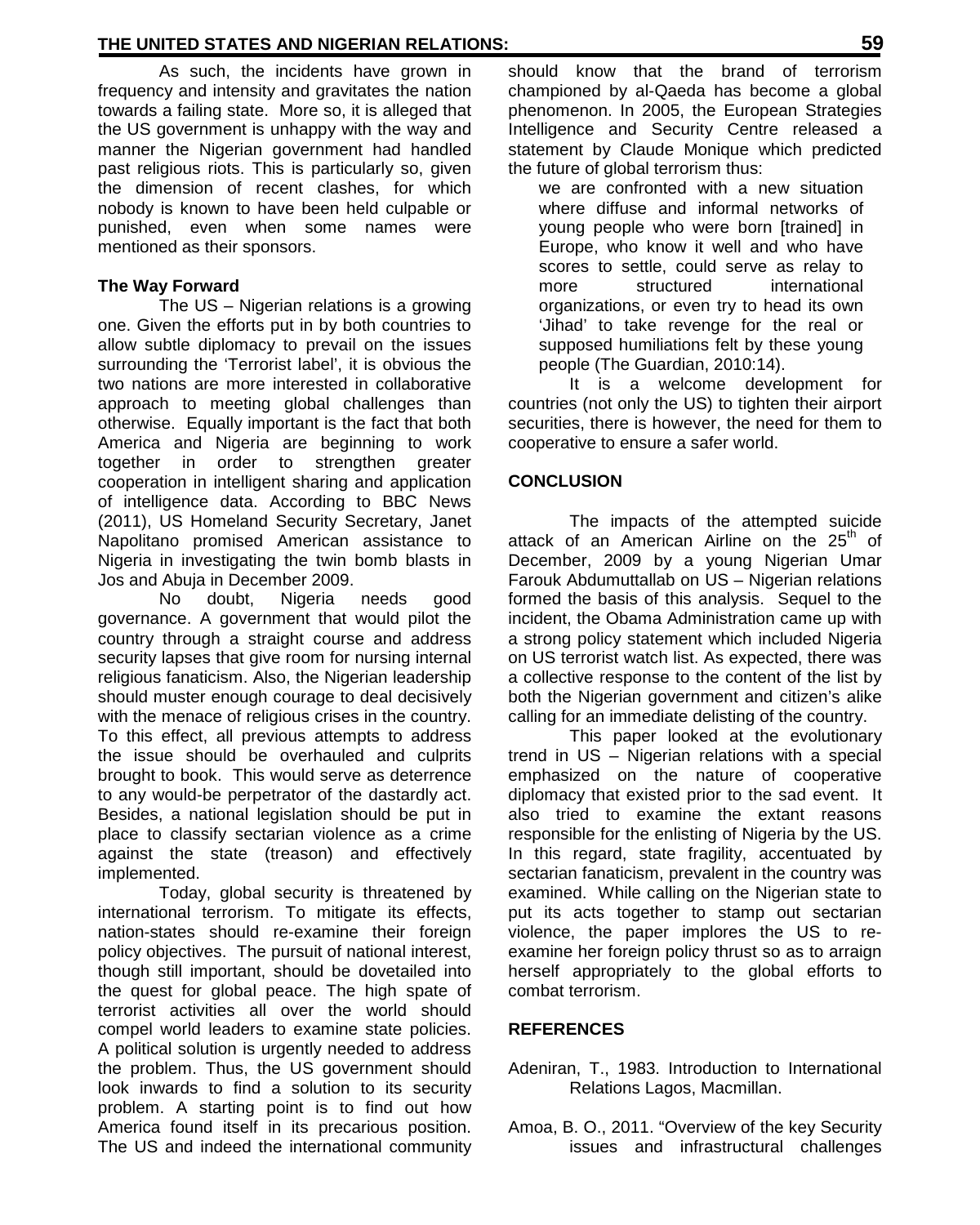#### **60 IDAHOSA OSARETIN AND HARRISON C. AJEBON**

facing West Africa". Available at http://www.waansa.org/indexphp? Accessed 20/01/2012.

- Art, R. J., 2003. A Grand Strategy of America. Ithaca, Cornell University Press.
- Atoyebi, O. S., 2003. "Ethnic Militia, Public Security and Police Role in Nigeria". A Paper Prepared for the SASA Congress Held on June 29 – July 2, in South Africa.
- BBC., 2011. Focus on Africa.  $3^{\text{rd}}$  January, Monitored at 19.00 pm. Beyond Conflict Resolution: Managing African Security in the 21<sup>st</sup> Century, Lagos, NIIA.
- Caratono, J and Gardiner, N., 2003. Assistance for Africa: A Better Heritage Foundation. Available at www.heritage.org/research Africa/Africa bg/1697. Accessed on October, 15, 2009.
- Central Bank of Nigeria., 2005. Annual Report and Statement of Accounts, Abuja, Central Bank of Nigeria Corporate Head Office.
- Cesarz, E., Morrison, S and Cooke, B., 2003. "Alienation and Military in the Niger Delta, CSIS Africa Notes, vol. 3, no. 1, p. 35, Center for Strategic and International Studies. Available at http://www.csis.org. Accessed on October 7, 2010
- Daily Trust., 2010. Terror List: Senate to Talk to US Congress January 14, p. 4.
- David, G. L., 2007. "Pursuing US Security Interest in Africa". Available at http://www.csis.org/files/media/pubs/csis- Africa-review. Accessed 08/05/2011.
- Dike, V. E., 2003. The Global Economy and Poverty in Nigeria. Available at vdike@cwnet.com. Accessed September 6, 2010.
- Douglas, O., Kennedy, D and Okonta, L., 2003. "Alienation and Military in the Niger Delta: A Response to CSIS Politics and Democracy in Nigeria. Available at http://www.csis.org. Accessed on November 16, 2010.
- Frankel, J., 1964. International Relations. London, Oxford University Press.
- Gebe, B., 2010. "The United States, African Security Cooperation and Africa Command (AFRICOM) Foreign Policy Journal, December 20, vol. 12, issue 6.
- Idonor, D., 2007. "Federal Government Rejects AFRICOM". Daily Champion, Lagos, November 20, 35, (1292): 5.
- Ijediogo, G., 2010. Controversial Terror List: America's Unrighteous Anger. The Guardian Saturday, January 9, 40, (11335): 10.
- Imhanlahimhin, J. E., 2000. Development Administration in the Less Developed Countries, Benin City, Amfitop Books.
- Imobighe, T. A., 2001. "An Overview of Theoretical Issues in African Security", in R. A. Akindele and B. E. Ate (eds)
- Joseph, R. A., 1991. Democracy and Prebendal Politics in Nigeria: The Rise and fall of the Second Republic. Ibadan, Spectrum Books Limited.
- Lake, A., Whiteman, C. T., Lyman, P. L and<br>Stephen, M. J., 2005. "More than Stephen, M. J., 2005. "More than Humanitarianism: A Strategic US Approach Toward Africa". Council on Foreign Relations, pp. 50 – 60.
- Lee, M., 2006. "The 21<sup>st</sup> Century Scramble for Africa. Journal of contemporary African issues, 24, (3): 318.
- Maduagwu, M. O., 2006. "The United States Military Policy on Sub-Saharan Africa: A case Study of Nigeria, in Ikonnechidi and Radda (eds), Port Harcourt University, Nigeria-US Relations: the challenges of the New Millennium of Port Harcourt Press, 13 – 31.
- O'Brien, K. A., 2003. "Headlines Over the Horizen, Aids and African Armies. Atlantic Monthly, 292, (1): 57 – 72.
- Obi, C., 2004. The Oil Paradox: Reflections on the Violent Dynamism of Petro-Politics